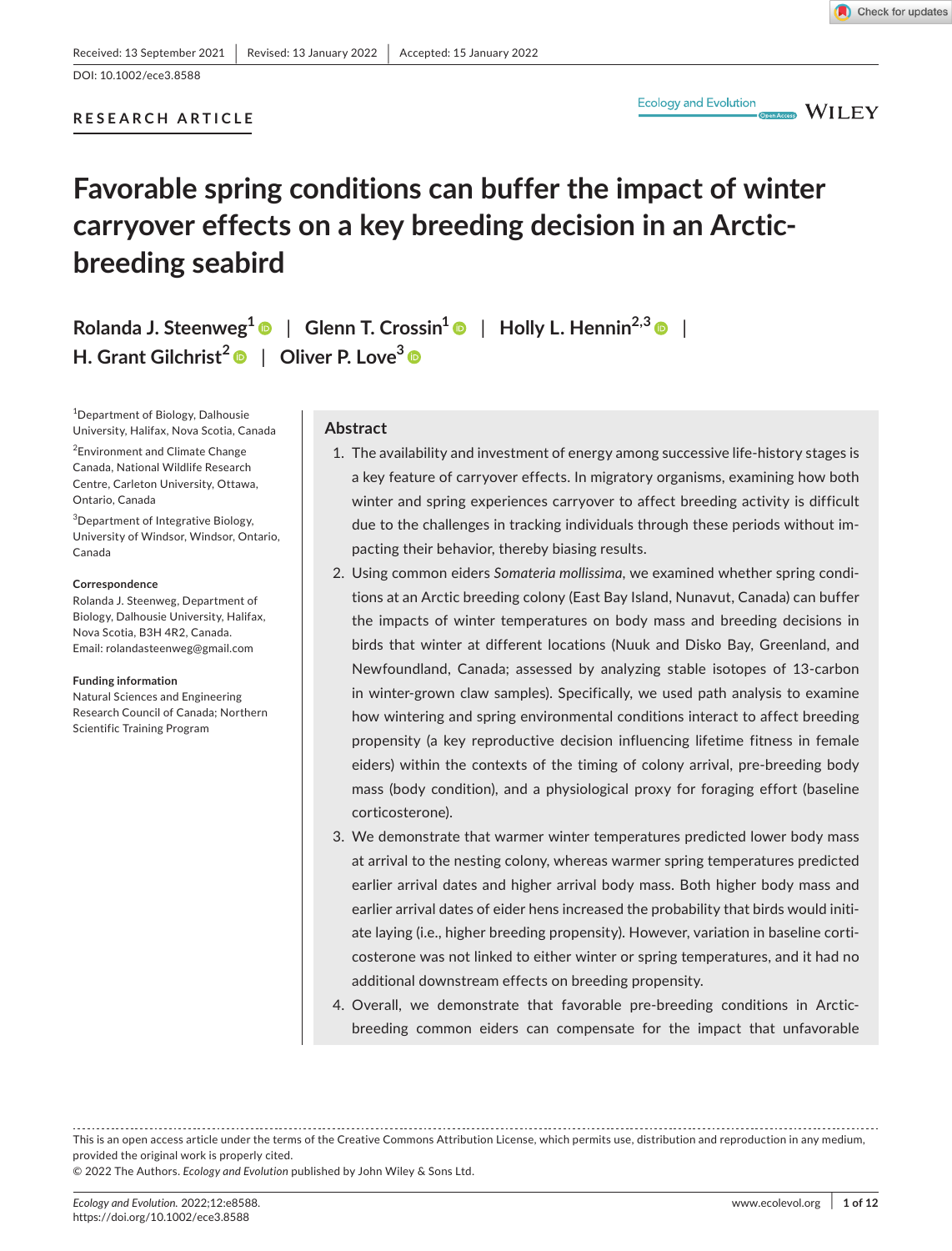wintering conditions can have on breeding investment, perhaps due to greater access to foraging areas prior to laying.

#### **KEYWORDS**

common eider, corticosterone, foraging, migration, reproduction, stable isotopes, temperature, trade-offs

**TAXONOMY CLASSIFICATION** Ecophysiology

# **1**  | **INTRODUCTION**

Across a diversity of species, energetic constraints play important roles in investment decisions at all stages of their annual cycles (Barnes & Partridge, 2003; Coma & Ribes, 2003; Festa-Bianchet et al., 2019; Lamarre et al., 2017; Schultz et al., 1991). As such, the accumulation and careful management of energetic resources is critical for fuelling transitions between key events or life-history stages (such as between migration and reproduction) (Alerstam, 2006; Drent et al., 2006; Schultz et al., 1991). Defined as carryover effects, wherein the previous experience of an individual explains its current performance (sensu: O'Connor et al., 2014), these impacts can be driven by multiple factors including the availability of energy and nutrients (Barnes & Partridge, 2003; Harrison et al., 2011; Shertzer & Ellner, 2002; van Noordwijk & de Jong, 1986; Williams, 2012: pp. 247–259). Importantly, since these effects have the potential to impact variation in individual state and performance at subsequent life-history stages (Shertzer & Ellner, 2002), they also have the potential to impact investment in downstream events such as breeding decisions (Burnett et al., 2017).

Carryover effects are often found in, or exaggerated in, migratory species, since the ability to successfully migrate between wintering and breeding locations is linked to the availability of resources to meet energetic demands on the wintering grounds and during migration (Johnson et al., 2016; Tamisier et al., 1995). It is possible that the extent to which individuals can accumulate and maintain energetic stores during the winter can have significant implications for reproduction, especially with respect to breeding decisions and investment (Crossin, Phillips, et al., 2012; Crossin et al., 2013; Hennin et al., 2018; Martin, 1987; Oosterhuis & Van Dijk, 2002), and breeding success (Burnett et al., 2017; Williams, 2012: pp. 224–225). Indeed, individuals in higher quality wintering habitats often arrive to the breeding site earlier, arrive in higher body mass, lay earlier and have higher reproductive output/success (Drake et al., 2013; Norris et al., 2004; Sorensen et al., 2009).

Variation in habitat quality on the wintering grounds may carry over to impact subsequent reproduction (Imlay et al., 2019; Norris, 2005; Rockwell et al., 2012; Szostek & Becker, 2015). An important mechanism linking wintering habitat quality to reproduction is food availability (Ballesteros et al., 2013; Brown & Sherry, 2006; Shertzer & Ellner, 2002). For some species, food availability can be influenced by variation in abiotic factors such as temperature in wintering environments (Lehikoinen et al., 2006; Williams et al., 2015), while for

others breeding parameters can be more heavily influenced by conditions in their immediate, prebreeding environment (Harrison et al., 2011; Van Oudenhove et al., 2014). For instance, among many migratory bird species, the temperatures experienced after arrival on the breeding grounds were more important drivers of lay date than the carryover effects of precipitation (as a proxy for resource abundance and habitat quality) on the wintering grounds (Jean-Gagnon et al., 2018; Love et al., 2010; Ockendon et al., 2013; Ramírez et al., 2017; Senner et al., 2014). Therefore, despite the negative influences of low quality wintering habitat on important reproductive metrics (e.g., timing of arrival, breeding propensity, reductions in clutch size, and breeding success), favorable conditions during migration and spring arrival on breeding grounds can buffer these negative carryover effects (Bêty et al., 2003; Descamps et al., 2011; Perrins, 1970; Rowe et al., 1994).

Here, we examine the carryover effects of winter temperatures, and how variation in subsequent spring conditions, may influence reproductive parameters of common eider ducks breeding at a colony on East Bay Island in Arctic Canada. Eiders breeding at this colony are an ideal system to test these questions because they migrate thousands of kilometers from either of two primary wintering areas (i.e., either the coast of Western Greenland in Nuuk and Disko Bay, or the coast of Newfoundland, Canada) to breed in the Eastern Canadian Arctic (Mosbech et al., 2006). Importantly, the winter weather driven by the North Atlantic Oscillation (NAO, NOAA, 2018) typically generates opposite environmental conditions in Western Greenland and Newfoundland (Descamps et al., 2010; Mosbech et al., 2006; Steenweg et al., 2017). In positive years, when there are below-average temperatures in Western Greenland with higher incidences of storms, Newfoundland will experience aboveaverage temperatures and fewer storms (Descamps et al., 2010; NOAA, 2018). Given that sea ice concertation and temperatures are highly correlated (Comiso, 2002), the differences in NAO and temperatures will also result in a difference in sea ice concentration between these wintering areas (Heide-Jørgensen et al., 2007). The difference in winter temperatures between these areas has the potential to generate different carryover effects on eider reproduction in the Arctic depending on their wintering location.

Female eider ducks demonstrate a mixed capital-income reproductive strategy (Sénéchal et al., 2011a). The decision to lay should be strongly influenced by the fat accrued on the wintering grounds as well as the energy gained by foraging near their nesting colony upon spring arrival. Collectively eiders must accrue enough energy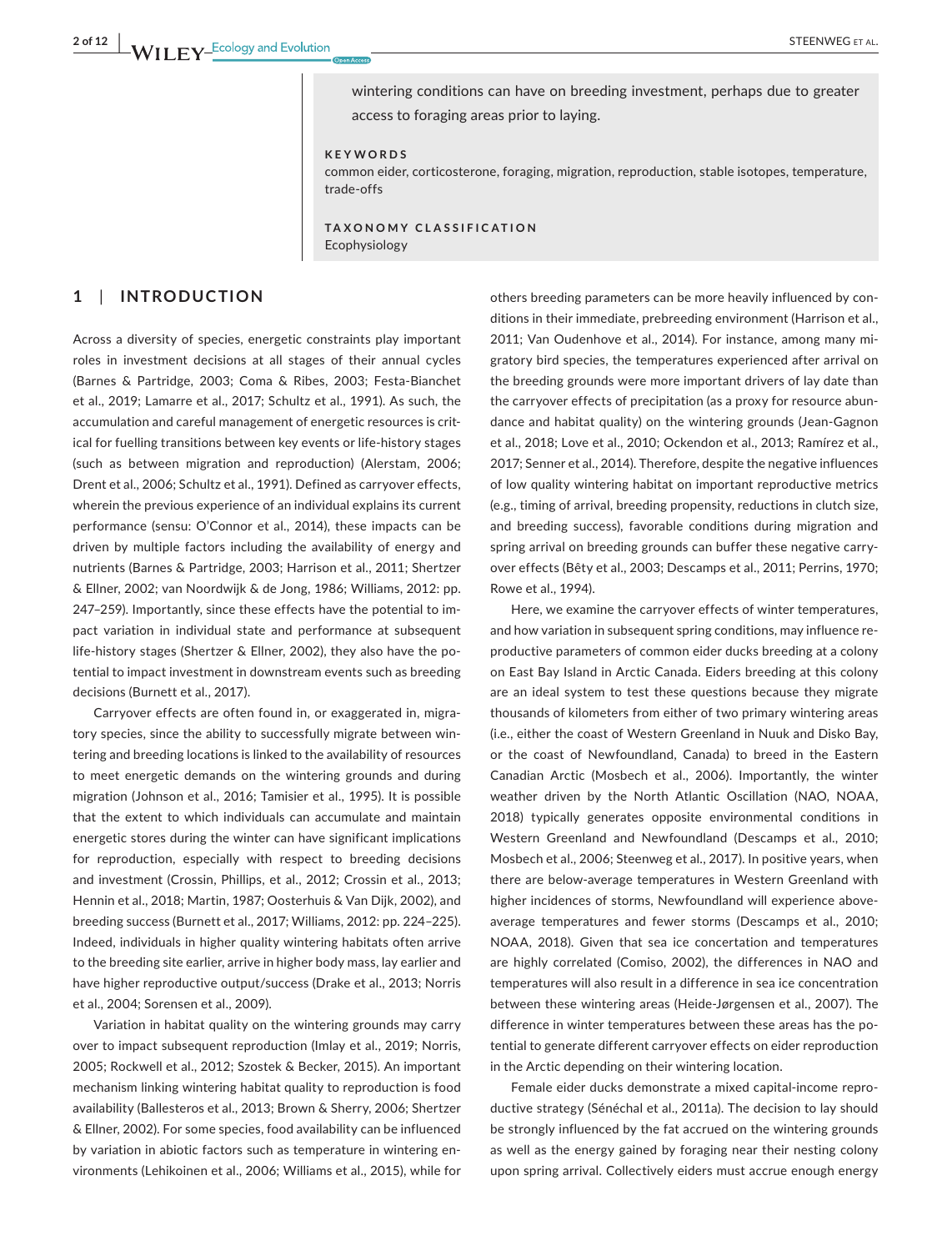to fuel egg formation (Sénéchal et al., 2011a), as well as build enough reserves to successfully complete a 24-day incubation fast (Bottitta et al., 2003). Therefore, variation in both the resources brought from the wintering grounds, their body condition upon arrival to the breeding grounds, and the ability of hens to quickly gain the additional resources necessary to lay, should predict variation in the decision to breed (Descamps et al., 2011; Hennin et al., 2018; Sénéchal et al., 2011a).

Because eiders are diving sea ducks, which rely on access to open water areas for foraging opportunities, colder winter temperatures can restrict available foraging areas due to increased ice cover (Heide-Jørgensen et al., 2007; Merkel et al., 2006). We therefore predicted that colder winter temperatures would negatively affect the timing of arrival at the breeding grounds and prelaying body mass (Descamps et al., 2010), and negatively impact breeding propensity. However, if female eiders experienced favorable spring environmental conditions upon arrival at the breeding grounds (i.e., warmer conditions with more ice-free areas to forage), individuals could buffer against or compensate for winter-derived energetic shortfalls. Thus, we also predicted that warmer spring temperatures, earlier arrival dates, and higher prebreeding body mass would lead to positive effects on breeding propensity, irrespective of wintering conditions or location.

# **2**  | **MATERIALS AND METHODS**

#### **2.1**  | **General field methods and sampling**

We tested our questions by studying female common eiders nesting at a breeding colony on East Bay Island (Mitivik Island, Nunavut, Canada, 64°02′N, 81°47′W) within the East Bay off of Southampton Island, in the East Bay (Qaqsauqtuuq) Migratory Bird Sanctuary (Figure 1). Common eiders breeding on East Bay Island migrate to their wintering areas (Nuuk and Disko Bay, Greenland and Newfoundland, Canada) after the breeding season (Mosbech et al., 2006). Common eiders remain in wintering areas from December to March and begin their spring migration back to the breeding colony in April, following the receding of the sea ice (Mosbech et al., 2006). Eiders arrive to staging areas near the breeding colony in May and June where they forage to accrue sufficient body mass to last them through the incubation period. Female eiders arrive at the breeding colony late during the pre-breeding period in mid-June to early July when they are ready to prospect for nests and lay their eggs (Hennin et al., 2015, 2018; Sénéchal et al., 2011b).

Female common eiders were captured during the pre-breeding period (mid-June to early July) from 2014 to 2017 using large flight nets (*n* = 273 individuals). Birds were banded with field-readable alpha-numeric plastic bands as well as a metal band from the USGS Bird Banding Laboratory. Each female was also given a combination of uniquely colored and shaped plastic nasal tags threaded through their nares with UV degradable monofilament. This enabled us to identify and monitor individual hens on the colony in June and July, but ensured



**FIGURE 1** Location of common eider breeding colony on East Bay Island, Nunavut, Canada, and wintering sites at Disko Bay and Nuuk, Greenland, and Newfoundland, Canada

−90 −80 −70 −60 −50 Longitude

that all nasal tags fell off prior to fall migration in September. We obtained breeding propensity data for all captured females by surveying the colony twice a day from within observation blinds from mid-June to mid-July during the laying period. Individual females were categorized as non-breeders ( $n = 160$ ) if they did not return to the colony to lay, given the high site fidelity known for this colony (Jean-Gagnon et al., 2018), and as breeders ( $n = 86$ ) if they were observed incubating eggs (Table 1). Females were considered to be in the laying (*n* = 21) or incubating (*n* = 6) stages if caught once they had already begun laying or known to be incubating, determined through twice daily plot monitoring efforts. These 27 laying and incubating hens were removed from this analysis because their body mass would be influenced by the development and laying of eggs at this time and therefore not an accurate representation of body condition (Descamps et al., 2011) and so our total sample size is  $n = 246$  individuals.

All birds were blood sampled from the tarsal vein within 3 minutes of initial capture to obtain baseline physiological metrics (Hennin et al., 2015). We then measured body mass to the nearest 10 g, to assess arrival body condition (Descamps et al., 2011). We then collected the distal 2 mm from the claw of the middle toe on the left foot. Toe clippings were later analyzed for stable isotopes to assign winter location (following, Steenweg et al., 2017). Stable isotopes of 13-carbon can change with distance to shore or along a latitudinal gradient (Cherel et al., 2008; Steenweg et al., 2017) and are therefore unique to different locations. In common eiders, claws take approximately 120 days to grow from root to tip, so the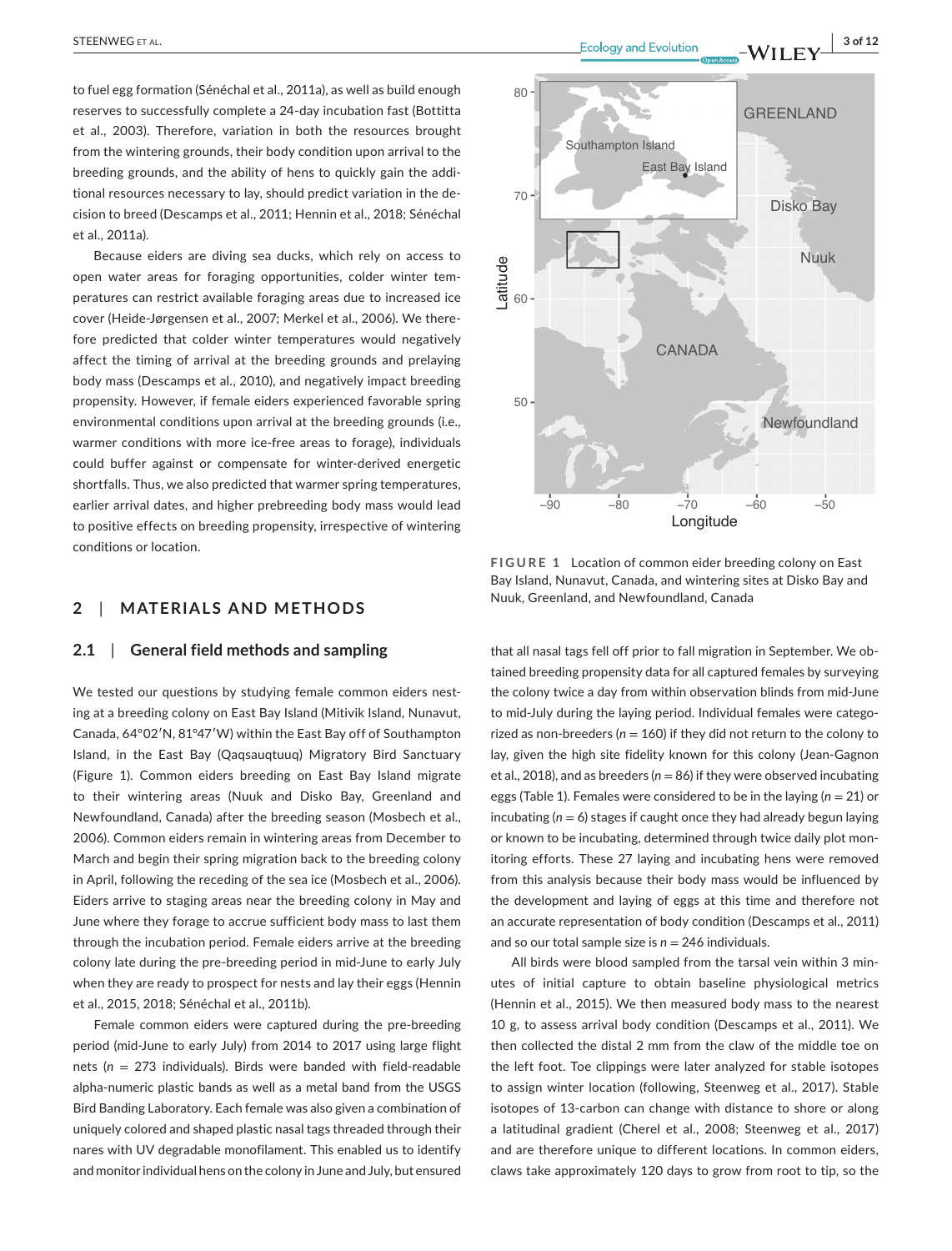|      | values are presented ± SD |                    |                 |                                                |                 |                             |                   |                          |                 |             |
|------|---------------------------|--------------------|-----------------|------------------------------------------------|-----------------|-----------------------------|-------------------|--------------------------|-----------------|-------------|
|      | <b>Total</b>              |                    |                 | Mean body mass (g)<br>$\overline{\phantom{a}}$ |                 | Mean corticosterone (ng/ml) |                   | Mean Julian arrival date |                 | Mean lay    |
| Year | Overall                   | <b>Nonbreeders</b> | <b>Breeders</b> | Nonbreeders                                    | <b>Breeders</b> | Nonbreeders                 | <b>Breeders</b>   | Nonbreeders              | <b>Breeders</b> | date        |
| 2014 | 53                        | 29                 | 24              | $2143 \pm 169$                                 | $2194 \pm 168$  | $11.14 \pm 9.25$            | $10.35 \pm 7.14$  | $176 \pm 4$              | $174 \pm 5$     | $179 + 4$   |
| 2015 | 63                        | 42                 | 21              | $1979 \pm 218$                                 | $2165 \pm 120$  | $8.17 \pm 13.07$            | $12.13 \pm 20.15$ | $179 + 5$                | $178 \pm 4$     | $182 + 4$   |
| 2016 | 67                        | 53                 | $\overline{4}$  | $2130 \pm 249$                                 | $2263 \pm 139$  | $10.68 \pm 13.37$           | $14.18 \pm 11.86$ | $179 + 5$                | $177 \pm 3$     | $181 \pm 3$ |
| 2017 | 63                        | 36                 | 27              | $2207 + 199$                                   | $2269 \pm 202$  | $8.48 \pm 15.21$            | $8.96 \pm 12.37$  | $173 + 4$                | $173 + 3$       | $177 \pm 4$ |
|      |                           |                    |                 |                                                |                 |                             |                   |                          |                 |             |

**TABLE 1**

TABLE 1

Biometric values and sample sizes for breeding and nonbreeding female common eiders captured during the prebreeding season (June and July) in 2014–2017 at East Bay Island. All

Biometric values and sample sizes for breeding and nonbreeding female common eiders captured during the prebreeding season (June and July) in 2014–2017 at East Bay Island. All

stable isotope values from the tips of claws obtained on the breeding grounds in June, are associated with the location in which the tissue was grown, that is, where the individual was wintering in January to March (Steenweg et al., 2017). Stable isotopes of 13-carbon in claws have been successfully used in this colony of common eiders to infer individual wintering areas (Nuuk or Disko Bay, Greenland or Newfoundland, Canada; Steenweg et al., 2017). We used stable isotopes of 13-carbon from claws collected from eider hens at arrival to their breeding grounds to infer each individual's wintering area.

This noninvasive method, in which we analyzed the stable iso topes of 13-carbon in claws grown in winter, enabled us to assign the wintering location of migratory females from samples collected at arrival on this breeding colony. This method allowed us to com pare wintering and prebreeding spring conditions on reproductive performance without the deployment of bio-logging devices, which have the potential to bias results through impacts on bird behavior, foraging, reproduction, and survival (Burger & Shaffer, 2008).

#### **2.2**  | **Assignment of wintering location and environmental conditions**

Briefly, we removed surface oils from claw samples by placing claw subsamples into vials and adding a 2:1 chloroform:methanol solution, vortexing them for 15 s and letting them sit for 24 h. We then centri fuged vials at 10,000 rpm for 10 min and siphoned off the superna tant with a pipette. We rinsed samples with the chloroform:methanol solution and repeated the procedure. Following this, samples were dried in a fume-hood for 24 h. Subsamples of claws were weighed to 0.30–0.50 mg, and then placed into tin capsules to be analyzed for stable isotopes of carbon  $(^{13}C$  and  $^{12}C$ ).

Samples collected from 2014 to 2016 were analyzed at Queen's University, and from 2017 at the Great Lakes Institute of Environmental Research (GLIER) at the University of Windsor. To ensure that these two labs were consistent and comparable in their carbon isotopic measurements, we re-analyzed 10 randomly selected samples at GLIER that we had previously analyzed at Queen's. These pairs of samples were within 0.4  $\pm$  0.8 (*SD*) of each other, indicating each sample was sufficiently homogenous and the results of the two labs were indeed comparable. All stable isotope results are reported within accuracy of 0.1‰ based on analyses of the international standard Vienna Pee Dee Belemnite and in-house keratin (COW1: −13.17‰ ± 0.21, UC1: −25.7‰ ± 0.14) run alternately every five samples. To assess accuracy of our measurements, duplicates were run every nine samples with an accuracy of 0.2‰. All  $^{13}$ C/ $^{12}$ C are reported in delta notation ( δ ) in parts per mil (‰).

To establish the general wintering conditions of each individ ual eider, we generated data for winter conditions for each year by averaging temperatures from January to March in each of the three common eider wintering areas: Nuuk, Greenland; Disko Bay, Greenland (Cappelen, 2018); and Cartwright in Newfoundland, Canada (Environment & Climate Change Canada, 2018). We gen erated data on spring conditions at East Bay by averaging the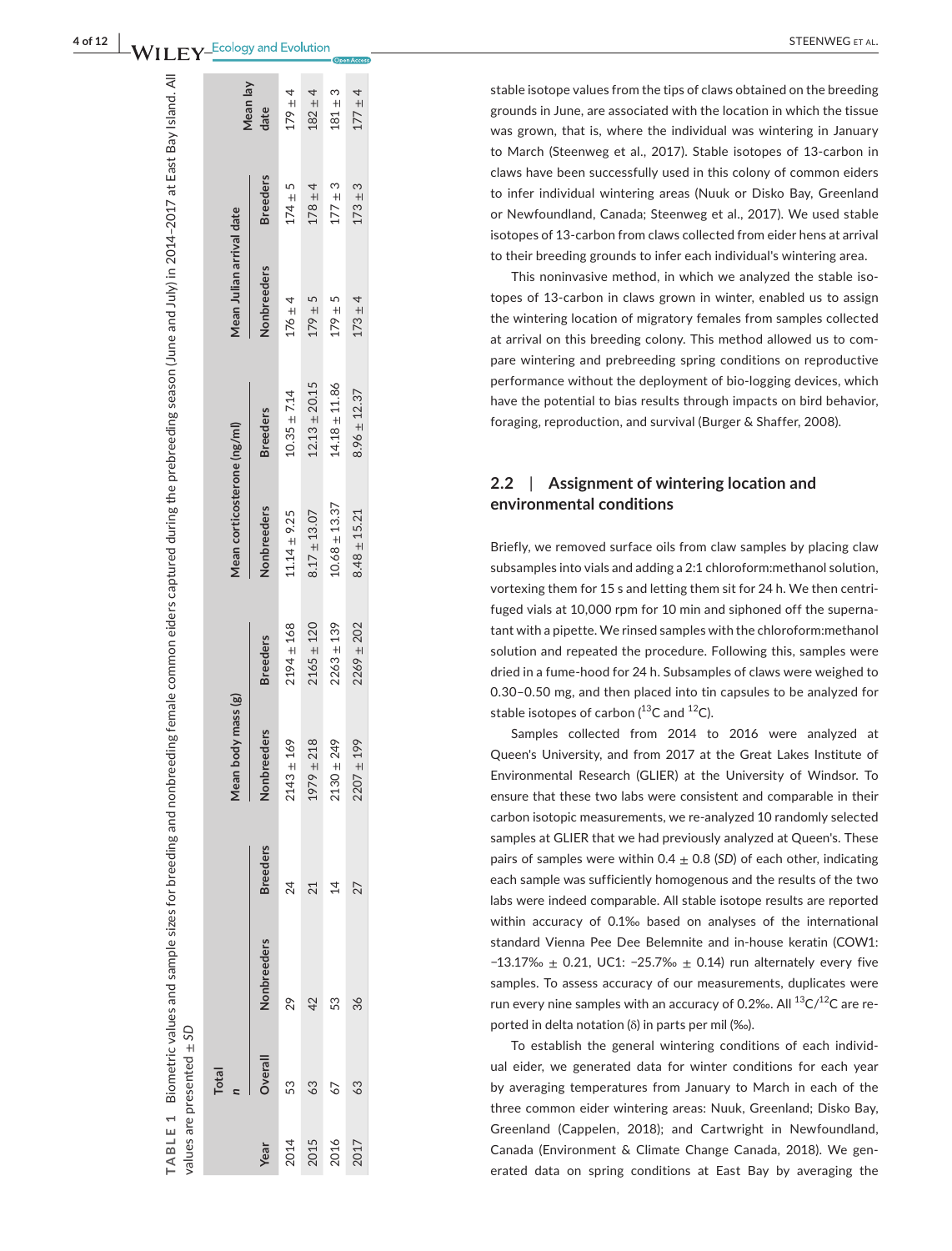temperature for May from the nearest weather station located at Coral Harbour, Southampton Island, Nunavut, Canada located 45 km from the breeding colony (Environment & Climate Change Canada, 2018) (Table 2).

# **2.3**  | **Physiological indicator of foraging effort baseline corticosterone**

We included baseline corticosterone (CORT) measured from plasma samples collected at capture in our models given that elevations in baseline CORT have been linked to increases in foraging behaviors, mass gain, and energetic demand during the prebreeding period (Angelier et al., 2007; Crossin, Trathan, et al., 2012; Hennin, Bêty, et al., 2016; Holberton, 1999; Love et al., 2014). Baseline CORT was measured using an enzyme immunoassay (EIA; Assay Designs, Ann Arbor, MI, USA) previously validated in common eiders breeding at East Bay (Hennin et al., 2015). All samples were run in triplicate at 1:20 dilution with 1.5% steroid displacement buffer by volume, in random order and in a 96-well plate. Each plate included a control of laying hen plasma (Sigma–Aldrich Canada, Oakville, Ontario, Canada) and a kit-provided, serially diluted standard curve (200,000 pg/ml). Plates were read at 405 nM. The inter- and intraplate coefficients of variation were 9.96% and 19.26%, respectively.

#### **2.4**  | **Data analysis**

To determine wintering sites of individual arriving common eiders, we used a k-means cluster analysis of the stable isotope data derived from claws of common eiders arriving to the breeding colony (as per Steenweg et al., 2017). K-means cluster analysis is a centroid-based clustering method where the centroids are the iteratively calculated centers of the clusters and where *k* is the number of clusters (Tan et al., 2006; in this case  $k = 3$ , one for each wintering site). In this method, it is possible to predetermine the starting centroids for the clusters. Each of the remaining points is assigned to a cluster in a way which minimizes the sum of squared error of each centroid (Tan et al., 2006). The *k*-means cluster analysis was informed by using the previously published starting centroids calculated from the means of the stable isotope data obtained

**TABLE 2** Temperatures at wintering sites in Newfoundland, Canada, and Nuuk and Disko Bay, Greenland, and at the breeding site at East Bay, Southampton Island, Nunavut in spring for the years 2014–2017

from common eiders on their wintering sites for this breeding colony (Nuuk: −14.92‰, Disko Bay: −18.12‰ and Newfoundland: −20.55‰; Steenweg et al., 2017).

We used piecewise structural equation modeling (R package piecewiseSEM Version 2.0.1; Lefcheck et al., 2019) to test whether environmental variables (winter and/or spring temperatures) directly predicted our response variable (breeding propensity), or whether these relationships were mediated through effects on other variables (i.e., arrival date, CORT, and/or body mass) (Lefcheck, 2016; Shipley, 2013). This approach allowed us to determine direct and indirect correlations between spring and winter conditions, arrival date, CORT, body mass, and how these together influenced breeding propensity (Hennin et al., 2018; Lefcheck, 2016).

We constructed nine separate conceptual path models, each with biologically feasible linkages among the variables (Figure 2). These models were then converted to a set of conditional dependencies, which were then analyzed as generalized linear mixed models with sample number as a random intercept (to account for shared variance in sampling order). We used Gaussian models with identity function (normally distributed data for spring and winter temperatures, arrival date, baseline CORT, and body mass) and standardized these data to allow effects to be compared across the multiple responses and a binomial model with logit function (binomial data; breeding propensity) (Lefcheck, 2020). We ranked each model with Akaike Information Criterion (AIC) within *piecewiseSEM* to assess the strongest candidate models. We calculated path coefficients and *p*-values for these top models. Given that it may be difficult to tease apart whether the potential effects of winter are due to location-specific temperatures or other factors that are specific to the wintering area (e.g., availability of preferred food sources; Goudie & Ankney, 1986; Merkel et al., 2007), we subsequently used a linear model mirroring that of the best ranked path analysis to test for effects of winter location on arrival body mass. We also included spring temperature to account for effects of spring.

## **3**  | **RESULTS**

Analyses generated two competitive models (Models G and H; Figure 3) within two ΔAIC values of each other (Model G: AIC = 46.67, Fisher's C statistic = 20.67, *p* = .11, *df* = 14; Model H: AIC = 48.53, Fisher's C statistic = 20.53, *p* = .06, *df* = 12; Table 3).

|      | Winter temperature (°C)     | <b>Spring temperature</b><br>(°C) |                             |                                    |
|------|-----------------------------|-----------------------------------|-----------------------------|------------------------------------|
| Year | Newfoundland,<br>Canada (n) | Nuuk.<br>Greenland (n)            | Disko Bay,<br>Greenland (n) | Southampton<br>Island, Nunavut (n) |
| 2014 | $-13.6(9)$                  | $-7.5(36)$                        | $-10.4(8)$                  | $-3.0(53)$                         |
| 2015 | $-16.5(6)$                  | $-11.3(55)$                       | $-17.2(2)$                  | $-7.7(63)$                         |
| 2016 | $-13.3(30)$                 | $-5.3(37)$                        | na                          | $-4.9(67)$                         |
| 2017 | $-12.2(17)$                 | $-7.4(46)$                        | na                          | $-4.2(63)$                         |

*Note:* In years where eiders did not winter in the area, temperatures were not applicable (na). Sample size of female common eiders arriving from each wintering site in each year is denoted by n.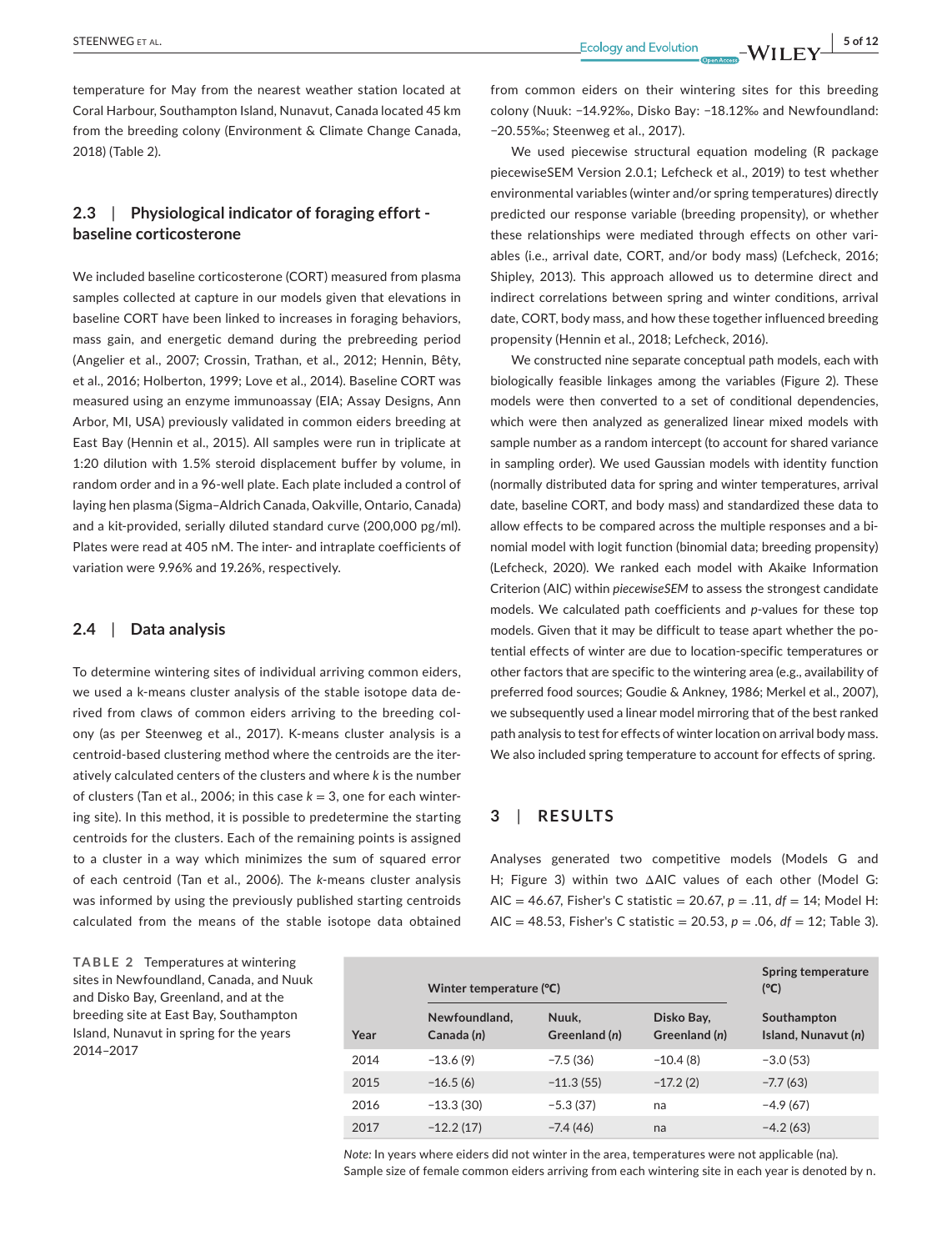

**FIGURE 2** Diagrams of the 9 hypothesized, biologically feasible path models linking environmental conditions to breeding propensity in female common eiders. The variables included in the models are winter temperature (WT), spring temperature (ST), baseline corticosterone (CORT), arrival date (AD), body condition (Mass), and breeding propensity (BP)

The two highest ranked models had similar structure, including negative linkages between winter temperatures and body mass, as well as significant positive linkages between spring conditions and both earlier arrival date and heavier body mass.

Contrary to our predictions, colder winter temperatures predicted higher body mass (standardized path coefficient =  $-0.13$ , *p* = .057), with no significant effects on arrival dates (Figure 3a, model G). Overall, warmer spring temperatures on the breeding grounds predicted earlier arrival dates (standardized path coefficient = −0.37, *p* < .001) and higher body mass (standardized path coefficient =  $0.32$ ,  $p < .001$ ). Birds with higher body mass were more likely to breed (standardized path coefficient =  $0.56, p = .001$ ) as were those that arrived at the colony earliest (i.e., predicting higher breeding propensity; standardized path coefficient = −0.46, *p* = .002). Neither of the top models included direct effects of either spring or winter conditions on breeding propensity, these effects were mediated through body mass and arrival date. Neither of the top models included links between spring or winter conditions on CORT, nor CORT on breeding propensity. Our follow-up analyses testing for effects of wintering location on arrival body mass found that individuals arriving from Nuuk, Greenland had significantly lower body mass compared to those arriving from Newfoundland (estimate = −0.35, *p* = .01;) and arrival body mass was significantly and positively associated with spring temperatures (Estimate = 0.24,  $p < .001$  model estimates:  $F_{(2,242)} = 8.57$ ,  $p < .01$ ,  $R^2 = .08$ , Table 4).

### **4**  | **DISCUSSION**

# **4.1**  | **Impacts of spring conditions on massdependent breeding decisions**

We investigated a multiyear data set to examine the relative contributions of both winter and spring environmental conditions on important arrival traits and a key reproductive decision to assess the relative impacts of seasonal carryover effects in female common eiders breeding in the Arctic. We found that during years with warm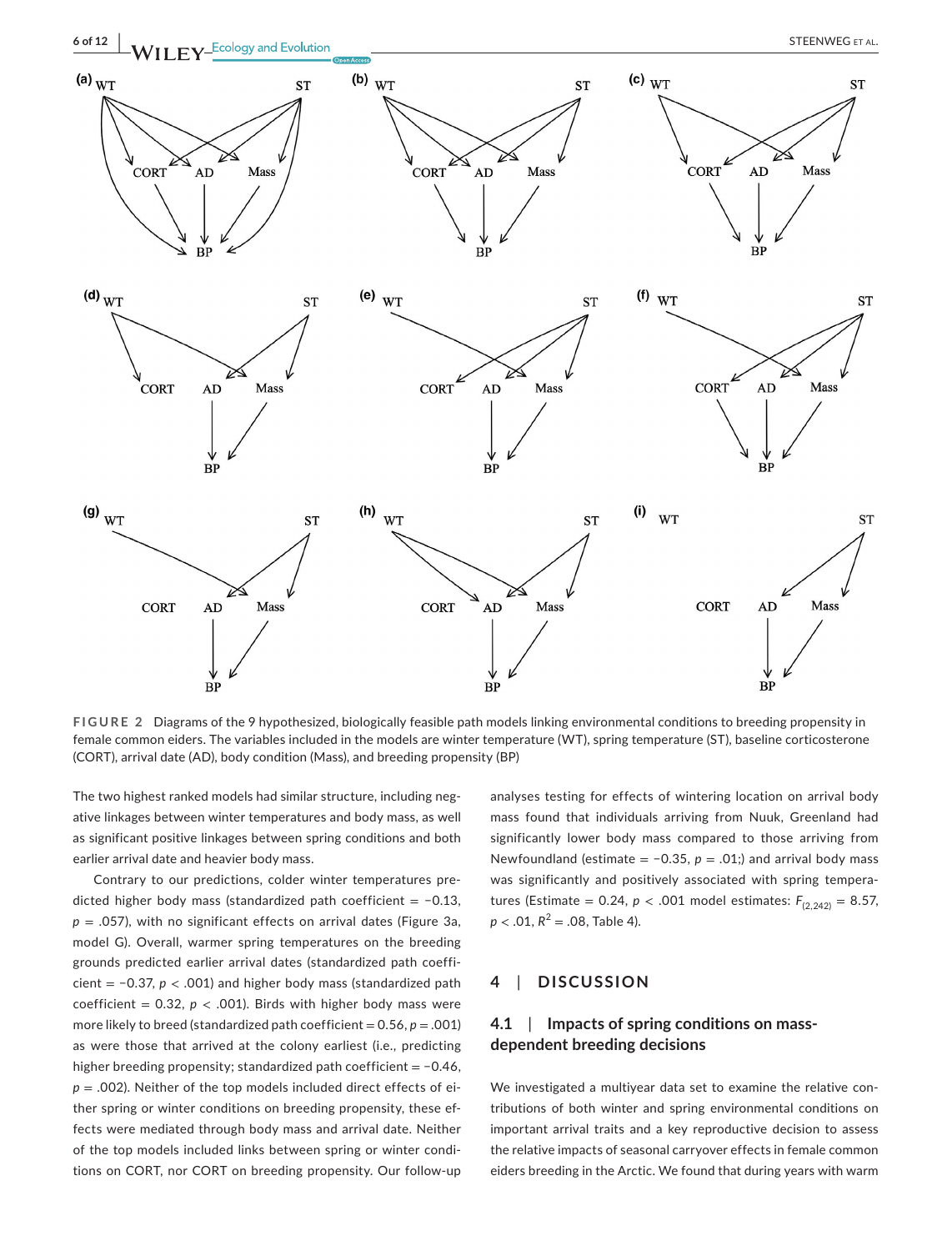Winter Temp

**CORT** 

 $-0.13$  $P = 0.057$ 

 $(a)$ 

 $(b)$ 

Winter Temp

**CORT** 

 $-0.01$  $P = 0.894$  Model G

AIC 46.67

Arrival

**Breeding** Propensity

Model H

AIC 48.53

Arrival

 $-0.46$ 

 $P = 0.002$ 

 $-0.46$ 

 $P = 0.002$ 

 $-0.13$  $P = 0.057$  **Mass** 

 $0.56$ 

**Spring Temp** 

Mass

 $0.56$ 

 $P = 0.001$ 

0.32

 $P < 0.001$ 

 $-0.38$ 

 $P < 0.001$ 

 $P = 0.001$ 

| <b>Model Rank</b> | Model        | <b>AIC</b> | $\triangle$ AIC | <b>Fisher's</b><br>C | $\boldsymbol{p}$ | df |
|-------------------|--------------|------------|-----------------|----------------------|------------------|----|
| $\mathbf{1}$      | G            | 46.67      | 0               | 20.67                | .11              | 14 |
| $\overline{2}$    | Н            | 48.53      | 1.86            | 20.53                | .06              | 12 |
| 3                 |              | 51.29      | 4.62            | 27.29                | .04              | 16 |
| $\overline{4}$    | D            | 56.02      | 9.35            | 22.02                | .14              | 16 |
| 5                 | $\mathsf{C}$ | 56.75      | 10.08           | 18.75                | .09              | 12 |
| 6                 | F            | 58.32      | 11.65           | 22.32                | .07              | 14 |
| 7                 | E            | 58.45      | 11.78           | 24.48                | .08              | 16 |
| 8                 | B            | 58.53      | 11.86           | 18.53                | .05              | 10 |
| 9                 | A            | 59.56      | 12.89           | 15.56                | .02              | 6  |

*Note:* The path structure of these models is included in Figure 2 according to their model letter. This analysis includes pre-recruiting, rapid follicle growth and nonbreeding birds. Incubating and laying hens were excluded as they did not truly represent "arriving" birds.

Previous research of common eiders in the Eastern Canadian Arctic has demonstrated that harsh conditions on their wintering grounds negatively impact arrival body mass in females (Descamps et al., 2010), and that arrival body mass is a strong predictor of the timing of reproduction, clutch size, and hatching success (Descamps et al., 2010; Hennin, Bêty, et al., 2016; Hennin et al., 2018). Additionally, our path analysis also suggests that females can overcome some of the negative impacts of wintering conditions to invest in reproduction. We found that warmer spring temperatures resulted in advanced dates of arrival and increased body mass, both of which increased eider duck breeding propensity. Female body mass was a key intrinsic variable linking extrinsic environmental conditions (temperatures) to breeding propensity. This is consistent with other studies demonstrating the key role body mass plays in mediating reproduction in common eiders (Descamps et al., 2010; Hennin, Bêty, et al., 2016; Hennin et al., 2018).

It is likely that the strong relationship between spring temperatures on the breeding grounds and the subsequent positive effects on reproductive decisions is mediated by local sea ice conditions on the breeding grounds that strongly impact regional foraging conditions of this marine bird (Jean-Gagnon et al., 2018). In years with warmer spring temperatures, there is more available open water and eiders lay earlier (Jean-Gagnon et al., 2018), presumably via more extensive foraging opportunities that enable females to quickly accrue the fat reserves necessary to support clutch formation and egg laying. Our results also help to mechanistically explain previous findings at this colony linking warmer spring conditions to earlier breeding phenology and breeding success (Love et al., 2010), positive links between elevated prebreeding fattening rates and earlier lay dates (Hennin, Bêty, et al., 2016), and the importance of elevated body



spring conditions occurring near the nesting colony, female eiders arrived at the colony earlier and in better body condition (i.e., higher body mass). In years with relatively colder winter temperatures, eiders also arrived with higher body mass. It is noteworthy that the overall influence of spring conditions had a 2–3 times greater impact on reproductive metrics than did winter conditions (Figure 2). Overall, our results indicate that females that arrive to breeding areas under favorable spring environmental conditions are better able to mitigate negative carryover effects of challenging winters.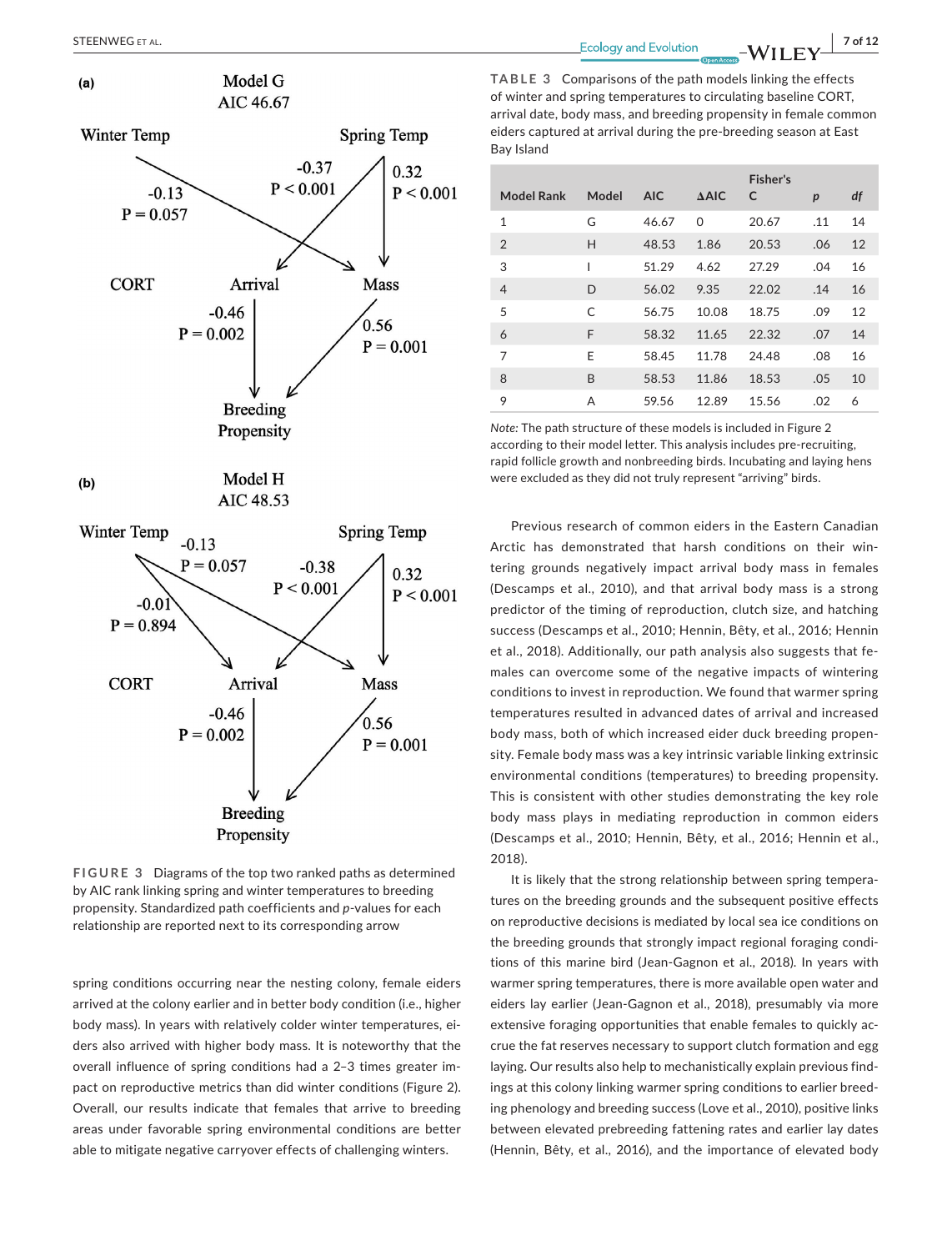**8 of 12 <sup>|</sup>**  STEENWEG et al.

| Response | Variable             | Estimate | $+SE$ |         | р       |
|----------|----------------------|----------|-------|---------|---------|
| Mass     | Intercept            | 0.25     | 0.12  | 2.08    | .04     |
|          | Disko Bay, Greenland | $-0.14$  | 0.33  | $-0.43$ | .67     |
|          | Nuuk, Greenland      | $-0.35$  | 0.14  | $-2.46$ | .01     |
|          | Spring temperature   | 0.24     | 0.06  | 3.98    | $-.001$ |

**TABLE 4** Summary of parameter estimates of fixed effects from linear models of analyses investigating effects of winter location (relative to Newfoundland) and spring temperature on arrival body mass

mass in driving the seasonal decline in clutch size in common eiders (Descamps et al., 2011).

# **4.2**  | **Effects of corticosterone on mass-dependent breeding decisions**

Remarkably, variation in baseline CORT did not emerge as a significant predictor of breeding propensity. We had anticipated that variation in baseline CORT would be a significant physiological mediator linking winter and/or spring temperatures to breeding propensity, via its role as a metabolic regulator of daily activity, foraging behavior, and body mass gain (Crossin, Trathan, et al., 2012; Hennin et al., 2016). Despite the lack of an apparent significant impact in this study, baseline CORT has been shown to be an important regulator in the energetics of prelaying eiders (Hennin et al., 2015; Hennin, 2016). Female common eiders have been shown to increase baseline CORT secretion as they transition from the prerecruiting to the rapid follicle growth period (Hennin et al., 2015). Manipulation experiments in captive diving sea ducks have shown that experimentally elevated baseline CORT results in an increase in body fat (Hennin, Wellsberlin, et al., 2016), and experimentally elevated baseline CORT in free-living eiders advanced lay dates and increased breeding success (Hennin, 2016). In our analysis we needed to include both breeding and nonbreeding birds to examine impacts of carryover effects on the probability of breeding within a given year. It is possible that the role of baseline CORT as physiological/energetic mediator may have been diminished by including nonbreeding birds, since nonbreeders may have little to no need to meet the same mass thresholds for breeding.

# **4.3**  | **Effects of winter conditions and location on breeding decisions**

Winter temperatures had a nearly significant negative relationship with body mass in female eiders. However, our results also indicate that the effects of winter on arrival body mass may not be due to temperatures per se, but rather wintering location; individuals arriving from Nuuk, Greenland had a lower body mass than those arriving from Newfoundland. There are two primary reasons birds arrived from Newfoundland with higher body mass compared to those arriving from Nuuk, Greenland. Eider diet in Newfoundland contains a higher proportion of mussels (Newfoundland: Goudie & Ankney, 1986; Greenland: Merkel et al., 2007), which is a preferred diet item due to their higher energy content (Goudie & Ankney, 1986; Guillemette, 1998; Larsen & Guillemette, 2000; Merkel et al., 2007). Secondly, wintering sites in Newfoundland are closer to the eventual breeding colony than Western Greenland (Mosbech et al., 2006). Since the energetic costs of flight in common eiders are high (Pelletier et al., 2008), eiders wintering in different locations may face different costs of migration, have differing quality of prey sources at those wintering sites to fuel migration, and likely a differing ability to carry fat stores with them from the breeding grounds, impacting arrival mass. Ultimately, although our study is an initial step toward assessing their potential for carryover effects in common eiders, the effects of wintering location are likely very complex.

# **4.4**  | **Mechanisms driving variation in carryover effects**

Our findings suggest that female common eiders are able to buffer winter carryover effects if they encounter favorable (i.e., warm) spring conditions during their prebreeding period, which can last upward of one month after arrival on the breeding grounds (Mosbech et al., 2006). In fact, our findings suggest that the positive effect of spring temperatures on arrival body mass is more than twice that of favorable winter conditions. During the spring, birds may be able to compensate for the energetic shortfalls resulting from conditions on their wintering grounds (Merkel et al., 2006; but see Jamieson et al., 2005), as well as the energetic costs stemming from spring migration. Wintering conditions may prevent individuals from forming pairs prior to arrival and recent data suggest that some eiders also use this arrival spring period for pair formation (Steenweg et al., 2019). These results underscore the importance of early timing of arrival to the breeding grounds during the prebreeding period for proximate energy gain, potentially finding a mate, investment in breeding, and ultimately for fitness benefits.

Winter carryover effects often occur or have the strongest effects in species with a short prebreeding period (i.e., interval between arrival and breeding) and can be further impacted by breeding strategies (i.e., more capital or income based resource use; Meijer & Drent, 1999). The prelaying period is important for gaining sufficient mass to fuel egg development across multiple species (e.g., macaroni penguins *Eudyptes chrysolophus*; Crossin et al., 2010, and white-winged scoters *Melanitta fusca*; Gurney et al., 2014). Overall, common eiders have a relatively long prelaying period (up to 20 days; Hennin et al., 2015) and therefore should have the flexibility to overcome potential carryover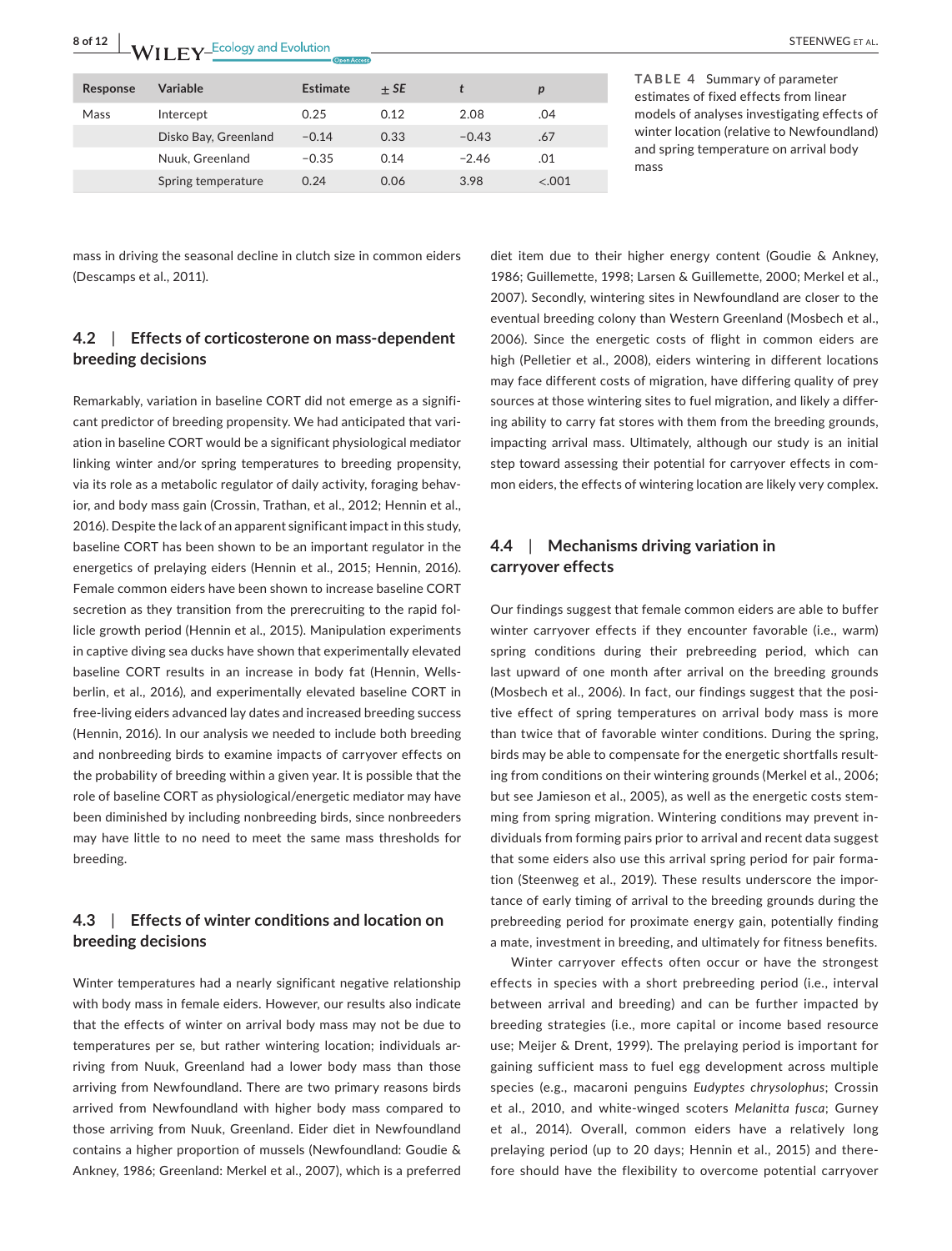effects. In support of this, we found that female eiders are indeed capable of overcoming wintering carryover effects. We recognize that there are likely individual-based differences in the ability to compensate for the effects of challenging wintering conditions including wintering location (Descamps et al., 2010), foraging and assimilation ability (Bond & Esler, 2006; Heath et al., 2010; Rigou & Guillemette, 2010), and physiological fattening rates (Hennin et al., 2018).

Carryover effects may also be demonstrated or mitigated through differential reliance on more capital (endogenous) or income (exogenous) based energetic reserves. Income breeders are largely affected by prey source availability on the breeding grounds and as such, exhibit little to no winter carryover effects (Guillemain et al., 2008; Senner et al., 2014). However, common eiders use a combination of capital and income based resources to fuel egg growth (Clausen et al., 2015; Descamps et al., 2011; Provencher et al., 2016; Sénéchal et al., 2011b); the relative contribution of which may vary depend on wintering conditions and its effects on arrival body mass (Descamps et al., 2010). Specifically, harsher winter conditions likely make it challenging for females to maintain a high amount of fat stores to bring over to the breeding grounds, and under these circumstances, they must rely more on income-based resources just prior to breeding (Sénéchal et al., 2011b). The opposing wintering conditions that females at this colony are exposed to at their different wintering locations (Steenweg et al., 2017) can indeed impact their arrival mass with downstream consequences for reproductive decisions (Descamps et al., 2011; Hennin, Bêty, et al., 2016; Hennin et al., 2018; this study). The consistency and strength of the relationship between spring temperature and arrival body mass in our competitive models indicate that spring conditions (likely mediating foraging opportunities and the accumulation of capital stores) are currently the most critical extrinsic factor affecting the ability of females to invest in reproduction in a given year (Descamps et al., 2011; Hennin, Bêty, et al., 2016; Hennin et al., 2018), regardless of the effects of winter conditions.

For long-lived marine birds such as the common eider, the decision to breed in any given year plays a significant role in contributing to lifetime reproduction. Nonetheless, skipping or deferring breeding may be an appropriate tactic to deal with variable, and increasingly unpredictable environmental conditions (Legagneux et al., 2016; Öst et al., 2018; Shaw & Levin, 2013), such as unfavorable spring conditions examined here. Skipping reproduction can result in increased chances of subsequent survival (i.e., tradeoff between current and future reproduction; Shoji et al., 2015), and even increase the likelihood of breeding in the following year (Legagneux et al., 2016; Jean-Gagnon et al., 2018; see also Catry et al., 2013, in shearwaters; Crossin et al., 2017, in albatrosses). In doing so, a bird could capitalize on years with more agreeable conditions and increase their lifetime reproductive output (Coulson, 1984; Reed et al., 2015). In common eiders, although spring conditions could lead to deferred or skipped breeding for

some individuals (particularly following poor winters and unfavorable spring conditions at arrival), it is possible that this reproductive deferral and investment in long-term self-maintenance, may carryover to increase a female common eider's mass the following winter and the likelihood of breeding in the subsequent year. Therefore, although challenging, future studies that are able to test these questions and relationships by monitoring individuals across multiple seasons and years would help to elucidate individual-based strategies for mitigating trade-offs and carryover effects.

#### **ACKNOWLEDGMENTS**

The authors thank two anonymous reviewers for their helpful comments for improving this manuscript. They also thank the 2014–2017 East Bay Island field crews for data collection and J. Nakoolak and J. Angootealuk for essential help and ensuring our safety in the field. We are grateful to I. Butler for data management, M. Janssen for coordinating fieldwork and C. Harris for help with physiology assays. This work was supported by the Natural Sciences and Engineering Research Council of Canada (Discovery: GC, OL, Northern Supplement: GC, and Graduate Scholarship Award CGS-M and PGS-D programs: RS), the Canada Research Chairs Program (OL), the Northern Scientific Training Program (RS, HH), and the Polar Continental Shelf Program. All applicable institutional and/or national guidelines for the care and use of animals were followed.

#### **CONFLICT OF INTEREST**

The authors do not have any conflicts of interest.

#### **AUTHOR CONTRIBUTIONS**

**Rolanda J. Steenweg:** Conceptualization (equal); Data curation (lead); Formal analysis (lead); Methodology (lead); Writing – original draft (lead). **Glenn T. Crossin:** Conceptualization (equal); Funding acquisition (equal); Resources (equal); Supervision (equal); Writing – review & editing (equal). **Holly L. Hennin:** Conceptualization (equal); Data curation (equal); Writing – review & editing (equal). **Hugh Grant Gilchrist:** Conceptualization (supporting); Data curation (equal); Project administration (lead); Resources (equal); Writing – review & editing (equal). **Oliver P. Love:** Conceptualization (equal); Investigation (equal); Methodology (equal); Supervision (equal); Writing – review & editing (equal).

#### **DATA AVAILABILITY STATEMENT**

The data that support the findings of this study are openly available in Dryad at <https://doi.org/10.5061/dryad.ttdz08m0x>.

#### **ORCID**

*Rolanda J. Steenwe[g](https://orcid.org/0000-0002-7086-3560)* <https://orcid.org/0000-0002-7086-3560> *Glenn T. Crossi[n](https://orcid.org/0000-0003-1080-1189)* <https://orcid.org/0000-0003-1080-1189> *Holly L. Hennin* **b** <https://orcid.org/0000-0001-8327-1102> *H. Grant Gilchrist* <https://orcid.org/0000-0001-5031-5092> *Oliver P. Love* <https://orcid.org/0000-0001-8235-6411>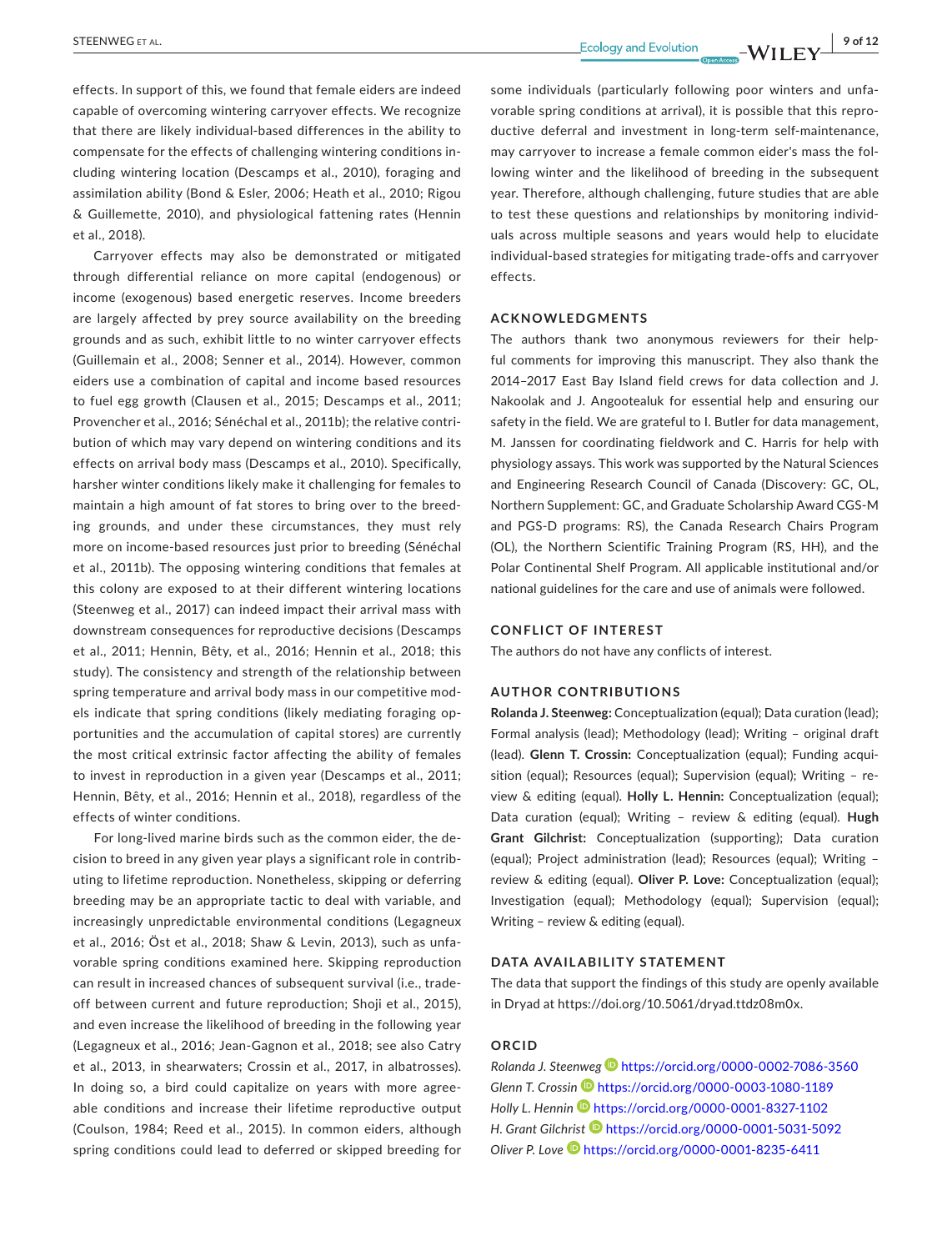#### **REFERENCES**

- Alerstam, T. (2006). Strategies for the transition to breeding in timeselected bird migration. *Ardea*, *94*, 347–357.
- Angelier, F., Shaffer, S. A., Weimerskirch, H., Trouvé, C., & Chastel, O. (2007). Corticosterone and foraging behavior in a pelagic seabird. *Physiological and Biochemical Zoology*, *80*, 283–292. [https://doi.](https://doi.org/10.1086/512585) [org/10.1086/512585](https://doi.org/10.1086/512585)
- Ballesteros, M., Bardsen, B. J., Fauchald, P., Langeland, K., Stien, A., & Tveraa, T. (2013). Combined effects of long-term feeding, population density and vegetation green-up on reindeer demography. *Ecosphere*, *4*, 1–13. <https://doi.org/10.1890/ES13-00015.1>
- Barnes, A. I., & Partridge, L. (2003). Costing reproduction. *Animal Behaviour*, *66*, 199–204. <https://doi.org/10.1006/anbe.2003.2122>
- Bêty, J., Gauthier, G., & Giroux, J. F. (2003). Body condition, migration, and timing of reproduction in snow geese: A test of conditiondependent model of optimal clutch size. *The American Naturalist*, *162*, 110–121.
- Bond, J. C., & Esler, D. (2006). Nutrient acquisition by female Harlequin ducks prior to spring migration and reproduction: Evidence for body mass optimization. *Canadian Journal of Zoology*, *84*, 1223– 1229. <https://doi.org/10.1139/z06-111>
- Bottitta, G. E., Nol, E., & Gilchrist, H. G. (2003). Effects of experimental manipulation of incubation length on behavior and body mass of common eiders in the Canadian Arctic. *Waterbirds*, *26*, 100– 107. [https://doi.org/10.1675/1524-4695\(2003\)026\[0100:EOEMO](https://doi.org/10.1675/1524-4695(2003)026%5B0100:EOEMOI%5D2.0.CO;2) [I\]2.0.CO;2](https://doi.org/10.1675/1524-4695(2003)026%5B0100:EOEMOI%5D2.0.CO;2)
- Brown, D. R., & Sherry, T. W. (2006). Food supply controls the body condition of a migrant bird wintering in the tropics. *Oecologia*, *149*, 22– 32. <https://doi.org/10.1007/s00442-006-0418-z>
- Burger, A. A. E., & Shaffer, S. A. (2008). Application of tracking and datalogging technology in research and conservation of seabirds. *The Auk*, *125*, 253–264. <https://doi.org/10.1525/auk.2008.1408>
- Burnett, N. J., Hinch, S. G., Bett, N. N., Braun, D. C., Casselman, M. T., Cooke, S. J., Gelchu, A., Lingard, S., Middleton, C. T., Minke-Martin, V., & White, C. F. H. (2017). Reducing carryover effects on the migration and spawning success of sockeye salmon through a management experiment of dam flows. *River Research and Applications*, *33*, 3–15. <https://doi.org/10.1002/rra.3051>
- Cappelen, J. (2018). Weather observations from Greenland 1958–2017. *DMI Report 18-08*.
- Catry, P., Dias, M. P., Phillips, R. A., & Granadeiro, J. P. (2013). Carry-over effects from breeding modulate the annual cycle of a long-distance migrant: An experimental demonstration. *Ecology*, *94*(6), 1230– 1235. <https://doi.org/10.1890/12-2177.1>
- Cherel,Y.,Corre,M., Jaquemet, S.,Ménard,F.,Richard,P.,&Weimerskirch, H. (2008). Resource partitioning within a tropical seabird community: New information from stable isotopes. *Marine Ecology Progress Series*, *366*, 281–291. <https://doi.org/10.3354/meps07587>
- Clausen, K. K., Madsen, J., & Tombre, I. M. (2015). Carry-over or compensation? The impact of winter harshness and post-winter body condition on spring-fattening in a migratory goose species. *PLoS One*, *10*, e0132312. <https://doi.org/10.1371/journal.pone.0132312>
- Coma, R., & Ribes, M. (2003). Seasonal energetic constraints in Mediterranean benthic suspension feeders: Effects at different levels of ecological organization. *Oikos*, *101*, 205–215. [https://doi.](https://doi.org/10.1034/j.1600-0706.2003.12028.x) [org/10.1034/j.1600-0706.2003.12028.x](https://doi.org/10.1034/j.1600-0706.2003.12028.x)
- Comiso, J. (2002). Correlation and trend studies of the sea-ice cover and surface temperatures in the Arctic. *Annals of Glaciology*, *34*, 420– 428. <https://doi.org/10.3189/172756402781818067>
- Coulson, J. C. (1984). The population dynamics of the Eider Duck *Somateria mollissima* and evidence of extensive non-breeding by adult ducks. *Ibis*, *126*, 525–543. [https://doi.org/10.1111/j.1474-](https://doi.org/10.1111/j.1474-919X.1984.tb02078.x) [919X.1984.tb02078.x](https://doi.org/10.1111/j.1474-919X.1984.tb02078.x)
- Crossin, G. T., Phillips, R. A., Lattin, C. R., Romero, L. M., Bordeleau, X., Harris, C. M., Love, O. P., & Williams, T. D. (2017). Costs of

reproduction and carry-over effects in breeding albatrosses. *Antarctic Science*, *29*, 155–164. [https://doi.org/10.1017/S0954](https://doi.org/10.1017/S0954102016000560) [102016000560](https://doi.org/10.1017/S0954102016000560)

- Crossin, G. T., Phillips, R. A., Trathan, P. N., Fox, D. S., Dawson, A., Wynne-Edwards, K. E., & Williams, T. D. (2012). Migratory carryover effects and endocrinological correlates of reproductive decisions and reproductive success in female albatrosses. *General and Comparative Endocrinology*, *176*, 151–157. [https://doi.org/10.1016/j.](https://doi.org/10.1016/j.ygcen.2012.01.006) [ygcen.2012.01.006](https://doi.org/10.1016/j.ygcen.2012.01.006)
- Crossin, G. T., Phillips, R. A., Wynne-Edwards, K. E., & Williams, T. D. (2013). Postmigratory body condition and ovarian steroid production predict breeding decisions by female gray-headed albatrosses. *Physiological and Biochemical Zoology*, *86*, 761–768. [https://doi.](https://doi.org/10.1086/673755) [org/10.1086/673755](https://doi.org/10.1086/673755)
- Crossin, G. T., Trathan, P. N., Phillips, R. A., Dawson, A., Le Bouard, F., & Williams, T. D. (2010). A carryover effect of migration underlies individual variation in reproductive readiness and extreme egg size dimorphism in macaroni penguins. *The American Naturalist*, *176*, 357–366. <https://doi.org/10.1086/655223>
- Crossin, G. T., Trathan, P. N., Phillips, R. A., Gorman, K. B., Dawson, A., Sakamoto, K. Q., & Williams, T. D. (2012). Corticosterone predicts foraging behavior and parental care in macaroni penguins. *The American Naturalist*, *180*, E31–41. <https://doi.org/10.1086/666001>
- Descamps, S., Bêty, J., Love, O. P., & Gilchrist, H. G. (2011). Individual optimization of reproduction in a long-lived migratory bird: A test of the condition-dependent model of laying date and clutch size. *Functional Ecology*, *25*, 671–681. [https://doi.org/10.1111/](https://doi.org/10.1111/j.1365-2435.2010.01824.x) [j.1365-2435.2010.01824.x](https://doi.org/10.1111/j.1365-2435.2010.01824.x)
- Descamps, S., Yoccoz, N. G., Gaillard, J.-M., Gilchrist, H. G., Erikstad, K. E., Hanssen, S.A., Cazelles, B., Forbes, M.R., & Bêty, J. (2010). Detecting population heterogeneity in effects of North Atlantic Oscillations on seabird body condition: Get into the rhythm. *Oikos*, *119*, 1526– 1536. <https://doi.org/10.1111/j.1600-0706.2010.18508.x>
- Drake, A., Rock, C., Quinlan, S. P., & Green, D. J. (2013). CArry-over effects of winter habitat vary with age and sex in yellow warblers *Setophaga petechia*. *Journal of Avian Biology*, *44*, 321–330.
- Drent, R. H., Fox, A. D., & Stahl, J. (2006). Traveling to breed. *Journal of Ornithology*, *147*, 122–134.
- EnvironmentandClimateChangeCanada.(2018).HistoricalData.Government of Canada. Retrieved from [http://climate.weather.gc.ca/historical\\_data/](http://climate.weather.gc.ca/historical_data/search_historic_data_e.html) [search\\_historic\\_data\\_e.html](http://climate.weather.gc.ca/historical_data/search_historic_data_e.html) [accessed 6 November 2018].
- Festa-Bianchet, M., Côté, S., Hamel, S., & Pelletier, F. (2019). Long-term studies of bighorn sheep and mountain goats reveal fitness costs of reproduction. *Journal of Animal Ecology*, *88*, 1118–1133. [https://doi.](https://doi.org/10.1111/1365-2656.13002) [org/10.1111/1365-2656.13002](https://doi.org/10.1111/1365-2656.13002)
- Goudie, I. R., & Ankney, C. D. (1986). Body size, activity budgets, and diets of sea ducks wintering in Newfoundland. *Ecology*, *67*, 1475– 1482. <https://doi.org/10.2307/1939078>
- Guillemain, M., Elmberg, J., Arzel, C., Johnson, A. R., & Simon, G. (2008). The income-capital breeding dichotomy revisited: Late winter body condition is related to breeding success in an income breeder. *Ibis*, *150*, 172–176. <https://doi.org/10.1111/j.1474-919X.2007.00700.x>
- Guillemette, M. (1998). The effect of time and digestion constraints in common eiders while feeding and diving over blue mussel beds. *Functional Ecology*, *12*, 123–131. [https://doi.](https://doi.org/10.1046/j.1365-2435.1998.00164.x) [org/10.1046/j.1365-2435.1998.00164.x](https://doi.org/10.1046/j.1365-2435.1998.00164.x)
- Gurney, K. E. B., Wood, C. J., Alisauskas, R. T., Wayland, M., DeVink, J.- M.-A., & Slattery, S. M. (2014). Identifying carry-over effects of wintering area on reproductive parameters in white-winged scoters: An isotopic approach. *The Condor*, *116*, 251–264. [https://doi.](https://doi.org/10.1650/CONDOR-13-082.1) [org/10.1650/CONDOR-13-082.1](https://doi.org/10.1650/CONDOR-13-082.1)
- Harrison, X. A., Blount, J. D., Inger, R., Norris, D. R., & Bearhop, S. (2011). Carry-over effects as drivers of fitness differences in animals. *The Journal of Animal Ecology*, *80*, 4–18. [https://doi.](https://doi.org/10.1111/j.1365-2656.2010.01740.x) [org/10.1111/j.1365-2656.2010.01740.x](https://doi.org/10.1111/j.1365-2656.2010.01740.x)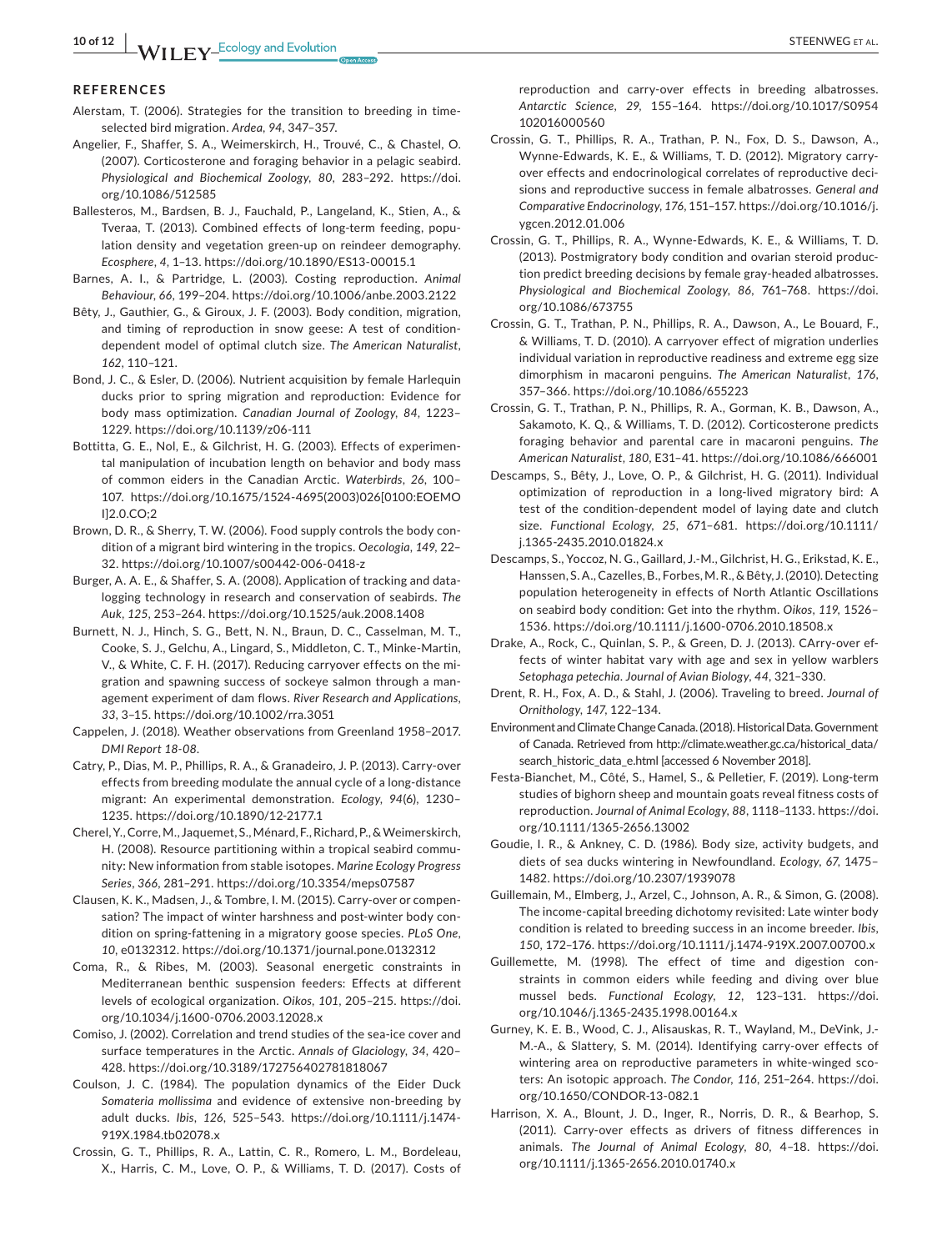- Heath, J. P., Gilchrist, H. G., & Ydenberg, R. C. (2010). Interactions between rate processes with different timescales explain counterintuitive foraging patterns of arctic wintering eiders. *Proceedings. Biological Sciences/The Royal Society*, *277*, 3179–3186. [https://doi.](https://doi.org/10.1098/rspb.2010.0812) [org/10.1098/rspb.2010.0812](https://doi.org/10.1098/rspb.2010.0812)
- Heide-Jørgensen, M. P., Stern, H., & Laidre, K. L. (2007). Dynamics of the sea ice edge in Davis Strait. *Journal of Marine Systems*, *67*, 170–178. <https://doi.org/10.1016/j.jmarsys.2006.10.011>
- Hennin, H. L. (2016). *Energetic physiology mediates reproductive decisions in a long-lived, capital-income breeding seaduck*, PhD Thesis. University of Windsor.
- Hennin,H. L.,Bêty, J., Legagneux,P.,Gilchrist,H.G.,Williams,T.D.,&Love, O. P. (2016). Energetic physiology mediates individual optimization of breeding phenology in a migratory Arctic seabird. *The American Naturalist*, *188*, 434–445. <https://doi.org/10.1086/688044>
- Hennin, H. L., Dey, C. J., Bêty, J., Gilchrist, H. G., Legagneux, P., Williams, T. D., & Love, O. P. (2018). Higher rates of prebreeding condition gain positively impacts clutch size: A mechanistic test of the condition-dependent individual optimization model. *Functional Ecology*, *32*, 2019–2028. [https://doi.org/10.1111/](https://doi.org/10.1111/1365-2435.13133) [1365-2435.13133](https://doi.org/10.1111/1365-2435.13133)
- Hennin, H. L., Legagneux, P., Bêty, J., Williams, T. D., Gilchrist, H. G., Baker, T. M., & Love, O. P. (2015). Pre-breeding energetic management in a mixed-strategy breeder. *Oecologia*, *177*, 235–243. [https://](https://doi.org/10.1007/s00442-014-3145-x) [doi.org/10.1007/s00442-014-3145-x](https://doi.org/10.1007/s00442-014-3145-x)
- Hennin, H. L., Wells-berlin, A. M., & Love, O. P. (2016). Baseline glucocorticoids are drivers of body mass gain in a diving seabird. *Ecology and Evolution*, *6*, 1702–1711. <https://doi.org/10.1002/ece3.1999>
- Holberton, R. L. (1999). Changes in patterns of corticosterone secretion concurrent with migratory fattening in a Neotropical migratory bird. *General and Comparative Endocrinology*, *116*, 49–58. [https://](https://doi.org/10.1006/gcen.1999.7336) [doi.org/10.1006/gcen.1999.7336](https://doi.org/10.1006/gcen.1999.7336)
- Imlay, T. L., Angelier, F., Hobson, K. A., Mastromonaco, G., Saldanha, S., & Leonard, M. L. (2019). Multiple intrinsic markers identify carryover effects from wintering to breeding sites for three Nearctic-Neotropical migrant swallows. *The Auk*, *136*, 1–15. [https://doi.](https://doi.org/10.1093/auk/ukz053) [org/10.1093/auk/ukz053](https://doi.org/10.1093/auk/ukz053)
- Jamieson, S. E., Gilchrist, H. G., Merkel, F. R., Diamond, A. W., & Falk, K. (2005). Endogenous reserve dynamics of northern common eiders wintering in Greenland. *Polar Biology*, *29*, 585–594. [https://doi.](https://doi.org/10.1007/s00300-005-0093-2) [org/10.1007/s00300-005-0093-2](https://doi.org/10.1007/s00300-005-0093-2)
- Jean-Gagnon, F., Legagneux, P., Gilchrist, H. G., Bélanger, S., Love, O. P., & Bêty, J. (2018). The impact of sea ice conditions on breeding decisions is modulated by body condition in an arctic partial capital breeder. *Oecologia*, *186*, 1–10. [https://doi.org/10.1007/s0044](https://doi.org/10.1007/s00442-017-4002-5) [2-017-4002-5](https://doi.org/10.1007/s00442-017-4002-5)
- Johnson, A. S., Perz, J., Nol, E., & Senner, N. R. (2016). Dichotomous strategies? The migration of Whimbrels breeding in the eastern Canadian sub-Arctic. *Journal of Field Ornithology*, *87*, 371–383. <https://doi.org/10.1111/jofo.12173>
- Lamarre, V., Franke, A., Love, O. P., Legagneux, P., & Bêty, J. (2017). Linking pre-laying energy allocation and timing of breeding in a migratory arctic raptor. *Oecologia*, *183*, 653–666. [https://doi.](https://doi.org/10.1007/s00442-016-3797-9) [org/10.1007/s00442-016-3797-9](https://doi.org/10.1007/s00442-016-3797-9)
- Larsen, J., & Guillemette, M. (2000). Influence of annual variation in food supply on abundance of wintering common eiders *Somateria mollissima*. *Marine Ecology Progress Series*, *201*, 301–309. [https://doi.](https://doi.org/10.3354/meps201301) [org/10.3354/meps201301](https://doi.org/10.3354/meps201301)
- Lefcheck, J. S. (2016). PiecewiseSEM: Piecewise structural equation modelling in R for ecology, evolution, and systematics. *Methods in Ecology and Evolution*, *7*, 573–579.
- Lefcheck, J. S. (2020). Structural equation modeling in R for ecology and evolution. Retrieved from [https://cran.r-project.org/web/packa](https://cran.r-project.org/web/packages/piecewiseSEM/vignettes/piecewiseSEM.html) [ges/piecewiseSEM/vignettes/piecewiseSEM.html](https://cran.r-project.org/web/packages/piecewiseSEM/vignettes/piecewiseSEM.html)
- Lefcheck, J. S., Byrnes, J. & Grace, J. (2019). piecewiseSEM. R package version 2.1.0.
- Legagneux, P., Hennin, H. L., Gilchrist, H. G., Williams, T. D., Love, O. P., & Bêty, J. (2016). Unpredictable perturbation reduces breeding propensity regardless of pre-laying reproductive readiness in a partial capital breeder. *Journal of Avian Biology*, *47*(6), 880–886. [https://](https://doi.org/10.1111/jav.00824) [doi.org/10.1111/jav.00824](https://doi.org/10.1111/jav.00824)
- Lehikoinen, A., Kilpi, M., & Öst, M. (2006). Winter climate affects subsequent breeding success of common eiders.*Global Change Biology*, *12*, 1355–1365. <https://doi.org/10.1111/j.1365-2486.2006.01162.x>
- Love, O. P., Gilchrist, H. G., Descamps, S., Semeniuk, C. A. D., & Bêty, J. (2010). Pre-laying climatic cues can time reproduction to optimally match offspring hatching and ice conditions in an Arctic marine bird. *Oecologia*, *164*, 277–286. [https://doi.org/10.1007/s0044](https://doi.org/10.1007/s00442-010-1678-1) [2-010-1678-1](https://doi.org/10.1007/s00442-010-1678-1)
- Love, O. P., Madliger, C. L., Bourgeon, S., Semeniuk, C. A., & Williams, T. D. (2014). Evidence for baseline glucocorticoids as mediators of reproductive investment in a wild bird. *General and Comparative Endocrinology*, *199*, 65–69. [https://doi.org/10.1016/j.](https://doi.org/10.1016/j.ygcen.2014.01.001) [ygcen.2014.01.001](https://doi.org/10.1016/j.ygcen.2014.01.001)
- Martin, T. E. (1987). Food as a limit on breeding birds: A life-history perspective. *Annual Review of Ecology and Systematics*, *18*, 453–487. <https://doi.org/10.1146/annurev.es.18.110187.002321>
- Meijer, T. H. E., & Drent, R. (1999). Re-examination of the capital and income dichotomy in breeding birds. *Ibis*, *141*, 399–414. [https://doi.](https://doi.org/10.1111/j.1474-919X.1999.tb04409.x) [org/10.1111/j.1474-919X.1999.tb04409.x](https://doi.org/10.1111/j.1474-919X.1999.tb04409.x)
- Merkel, F. R., Jamieson, S. E., Falk, K., & Mosbech, A. (2007). The diet of common eiders wintering in Nuuk, Southwest Greenland. *Polar Biology*, *30*, 227–234. <https://doi.org/10.1007/s00300-006-0176-8>
- Merkel, F. R., Mosbech, A., Sonne, C., Flagstad, A., Falk, K., & Jamieson, S. E. (2006). Local movements, home ranges and body condition of common eiders *Somateria mollissima* wintering in Southwest Greenland. *Ardea*, *94*, 639–650.
- Mosbech, A., Gilchrist, H. G., Merkel, F. R., Sonne, C., Flagstad, A., & Nyegaard, H. (2006). Year-round movements of northern common eiders *Somateria mollissima borealis* breeding in Arctic Canada and West Greenland followed by satellite telemetry. *Ardea*, *94*, 651–665.
- NOAA (2018). *North Atlantic Oscillation (NAO). National Centers for Environmental Information*. Retrieved from [https://www.ncdc.](https://www.ncdc.NOAA.gov/teleconnections/nao/) [NOAA.gov/teleconnections/nao/](https://www.ncdc.NOAA.gov/teleconnections/nao/) [accessed 9 June 2018].
- Norris, D. R. (2005). Carry-over effects and habitat quality in migratory populations. *Oikos*, *109*, 178–186. [https://doi.](https://doi.org/10.1111/j.0030-1299.2005.13671.x) [org/10.1111/j.0030-1299.2005.13671.x](https://doi.org/10.1111/j.0030-1299.2005.13671.x)
- Norris, D. R., Marra, P. P., Kyser, T. K., Sherry, T. W., & Ratcliffe, L. M. (2004). Tropical winter habitat limits reproductive success on the temperate breeding grounds in a migratory bird. *Proceedings of the Royal Society Biological Sciences*, *271*, 59–64. [https://doi.](https://doi.org/10.1098/rspb.2003.2569) [org/10.1098/rspb.2003.2569](https://doi.org/10.1098/rspb.2003.2569)
- O'Connor, C. M., Norris, D. R., Crossin, G. T., & Cooke, S. J. (2014). Biological carryover effects: Linking common concepts and mechanisms in ecology and evolution. *Ecosphere*, *5*, 1–11. [https://doi.](https://doi.org/10.1890/ES13-00388.1) [org/10.1890/ES13-00388.1](https://doi.org/10.1890/ES13-00388.1)
- Ockendon, N., Leech, D., & Pearce-Higgins, J. W. (2013). Climatic effects on breeding grounds are more important drivers of breeding phenology in migrant birds than carry-over effects from wintering grounds. *Biology Letters*, *9*, 1–4. [https://doi.org/10.1098/](https://doi.org/10.1098/rsbl.2013.0669) [rsbl.2013.0669](https://doi.org/10.1098/rsbl.2013.0669)
- Oosterhuis, R., & Van Dijk, K. (2002). Effect of food shortage on the reproductive output of common eiders *Somateria mollissima* breeding at Greind (Wadden Sea). *Atlantic Seabirds*, *4*, 29–38.
- Öst, M., Lindén, A., Karell, P., Ramula, S., & Kilpi, M. (2018). To breed or not to breed: Drivers of intermittent breeding in a seabird under increasing predation risk and male bias. *Oecologia*, *188*, 129–138.
- Pelletier, D., Guillemette, M., Grandbois, J. M., & Butler, P. J. (2008). To fly or not to fly: High flight costs in a large sea duck do not imply an expensive lifestyle. *Proceedings of the Royal Society B: Biological Sciences*, *275*, 2117–2124.